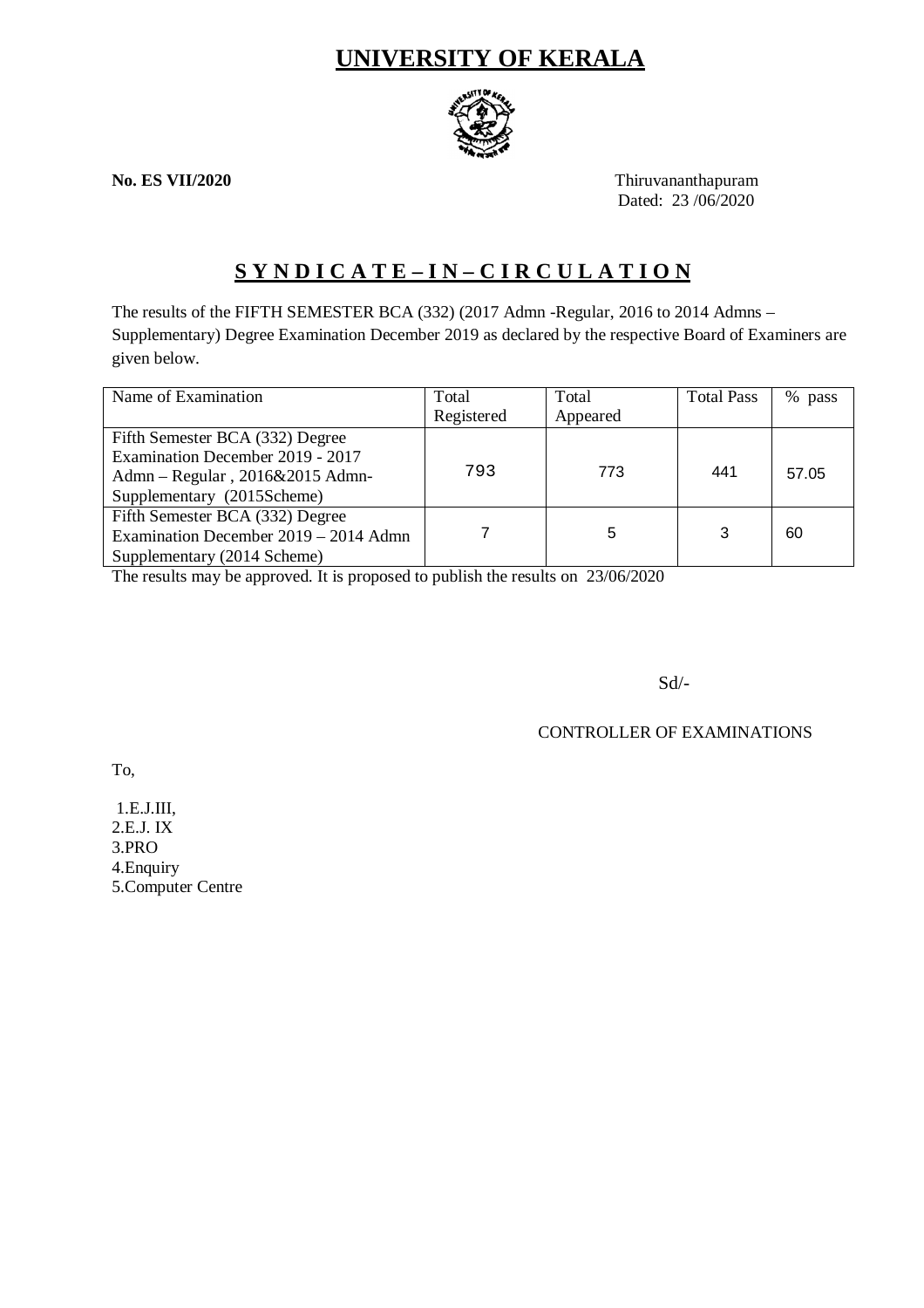

## **UNIVERSITY OF KERALA**

# **NOTIFICATION**

1. The following is the provisional list of Register Numbers of the successful candidates at the Career Related First Degree Programme Under CBCSS Group 2(b) Fifth Semester BCA (332) (2017 Admn-Regular, 2016 to 2014Admns-Supplementary) Degree Examination December 2019 as declared by the Board of Examiners.

2. For the successful completion of a Semester (for 2014 admission), a student has to score a minimum SCPA of 4.00(E grade). A minimum of 40% marks (E Grade) is required for passing a course with a separate minimum of 40%(E Grade) for Continuous Evaluation and End SemesterEvaluation. 3. For 2015 Admission onwards Candidates, a student has to score minimum 35% marks each forESE & CE for a course pass. However, 40% in aggregate (CE+ESE) is required for a semester pass.

4. The last date for revaluation and scrutiny is **06/07/2020** .Candidates should make use of draft mark list available in the university website for applying for revaluation. Application for revaluation and scrutiny should be submitted through online only

| <b>Course Code</b> | <b>Subject</b>                        |  |
|--------------------|---------------------------------------|--|
| CP 1541            | Free and Open Source Softwares (FOSS) |  |
| CP 1542            | <b>Computer Graphics</b>              |  |
| CP 1543            | Internet Programming                  |  |
| CP 1544            | <b>System Analysis and Design</b>     |  |
| CP 1545            | Internet Programming Lab              |  |
|                    | Open Course                           |  |
| CP 1546            | <b>Computer Graphics Lab</b>          |  |
|                    | 2014 Scheme                           |  |
| <b>Course Code</b> | <b>Subject</b>                        |  |
| CP 1541            | Free and Open Source Softwares (FOSS) |  |
| CP 1542            | <b>Computer Graphics</b>              |  |
| CP 1543            | Internet Programming                  |  |
| CP 1544            | <b>Management Information Systems</b> |  |
| CP 1545            | Internet Programming Lab              |  |
|                    | Open course                           |  |

CP 1546 Computer Graphics Lab

**2015 Scheme**

Sd/-

## **Controller of Examinations**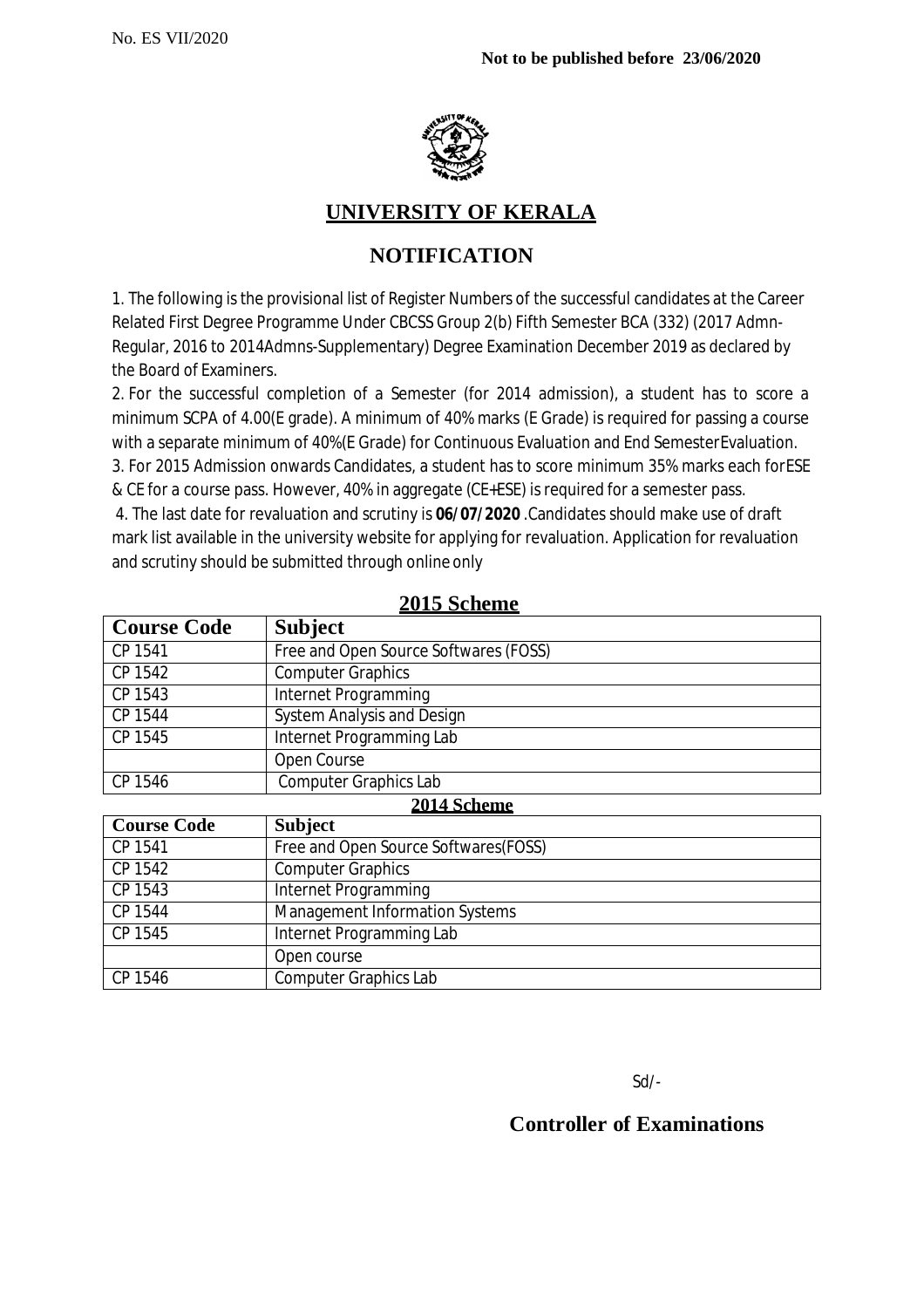### **RESULTS OF FIFTH SEMESTER BCA DEGREE EXAMINATION DECEMBER 2019(2017 ADMN-REGULAR,2016 to 2014 ADMNS-SUPPLEMENTARY)**

**College Code : 149**

#### **Mar Gregorios College of Arts & Science, Punnapra, Alappuzha**

#### **BCA - (332)**

| All Pass (Semester scores given in brackets) |                  |                |             |                       |
|----------------------------------------------|------------------|----------------|-------------|-----------------------|
| 17149001(6.47 C)                             | 002(6.14 C)      | 003(6.98 C)    | 004(6.43 C) | 006(5.16 D)           |
| 007(7.50 B)                                  | $008(6.94)$ C)   | 009(7.76 B)    | 010(6.12 C) | 011(4.79 E)           |
| 012(6.86)                                    | $014(6.57)$ C)   | 015(5.63 D)    | 017(6.92 C) | $018(5.64 \text{ D})$ |
| $019(6.94)$ C)                               | 020(7.59 B)      | 021(5.69 D)    | 022(6.41)   | $024(6.21)$ C)        |
| 025(5.75 D)                                  | 026(6.79 C)      | 027(5.81)      | 028(7.65 B) | 029(6.59 C)           |
| $030(6.41)$ C)                               | $031(6.35)$ C)   | 032(6.58)      | 033(5.93 D) | 034(6.57 C)           |
| 035(5.73 D)                                  | 036(7.85 B)      | $037(6.45)$ C) | 038(5.86 D) | $039(6.63)$ C)        |
| 040(6.96 C)                                  | 041(7.48 B)      | 042(7.76 B)    | 043(6.42 C) | 044(5.32 D)           |
| 045(7.39 B)                                  | 15149036(5.12 D) | 042(6.89 C)    |             |                       |
|                                              |                  |                |             |                       |

Passed in Parts (Subject codes given in brackets)

17149013(3567) 023(134567)

**College Code : 151**

#### **Don Bosco College, Kottiyam, Kollam**

#### **BCA - (332)**

| All Pass (Semester scores given in brackets)      |                       |             |             |             |
|---------------------------------------------------|-----------------------|-------------|-------------|-------------|
| 17151001(7.94 B)                                  | 003(6.30 C)           | 006(7.22 B) | 007(8.23 A) | 008(6.27 C) |
| 011(8.05 A)                                       | 014(7.13 B)           | 015(7.11 B) | 016(7.71 B) | 017(6.15 C) |
| 018(5.69 D)                                       | $019(8.15 \text{ A})$ | 020(7.41 B) | 021(6.71 C) | 025(7.49 B) |
| 026(6.02 C)                                       | 027(6.64 C)           | 028(7.62 B) | 029(7.72 B) | 032(5.73 D) |
| 16151010(4.70 E)                                  | $025(4.59)$ E)        |             |             |             |
| Passed in Parts (Subject codes given in brackets) |                       |             |             |             |
| 17151002(2567)                                    | 004(567)              | 009(1567)   | 010(34567)  | 013(1567)   |
| 022(13567)                                        | 023(2567)             | 030(567)    | 031(12567)  |             |
| 16151007(23)                                      |                       |             |             |             |

**College Code : 156**

#### **Carmel College, Muhamma, Alappuzha**

|                  | All Pass (Semester scores given in brackets)      |             |             |             |
|------------------|---------------------------------------------------|-------------|-------------|-------------|
| 17156003(5.23 D) | 004(6.09 C)                                       | 007(5.89 D) | 011(6.40 C) | 013(6.36)   |
| 017(5.83 D)      | 018(5.91 D)                                       | 019(5.15 D) | 020(5.80 D) | 021(5.65 D) |
| 16156008(5.46 D) |                                                   |             |             |             |
|                  | Passed in Parts (Subject codes given in brackets) |             |             |             |
| 17156001(13567)  | 002(13567)                                        | 005(3567)   | 006(3567)   | 008(13567)  |
| 009(3567)        | 010(3567)                                         | 014(13567)  | 015(357)    | 016(123567) |
| 15156010(3)      |                                                   |             |             |             |
|                  |                                                   |             |             |             |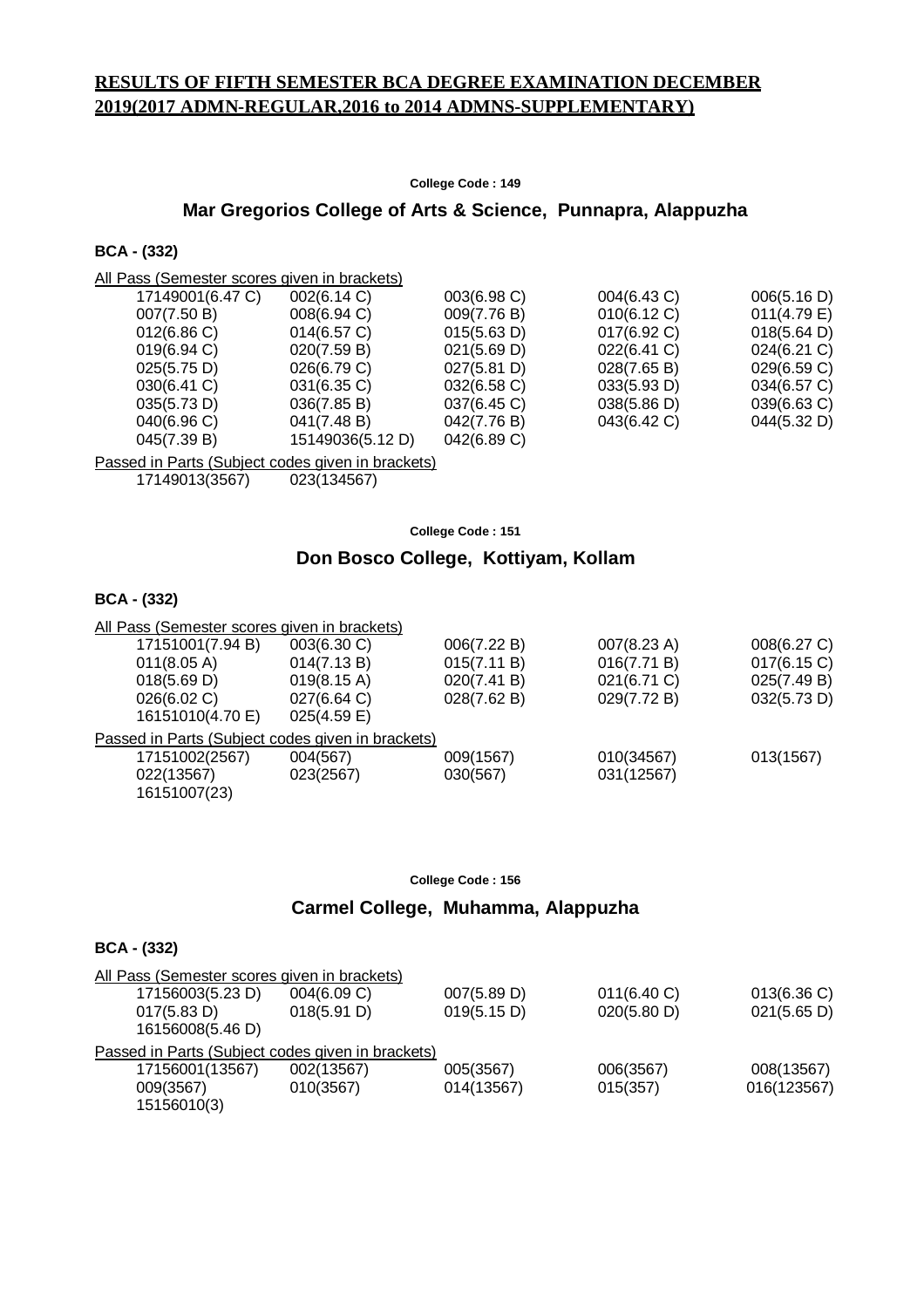## **Michaels Institute of Management and Technology, Cherthala, Alappuzha**

| <b>BCA - (332)</b>                                |             |             |             |             |
|---------------------------------------------------|-------------|-------------|-------------|-------------|
| All Pass (Semester scores given in brackets)      |             |             |             |             |
| 17167001(6.35 C)                                  | 002(5.04 D) | 003(7.04 B) | 004(6.57 C) | 006(6.86 C) |
| 008(8.18 A)                                       | 009(6.67 C) | 010(8.24 A) | 012(6.75)   | 014(5.45 D) |
| 16167005(4.88 E)                                  |             |             |             |             |
| Passed in Parts (Subject codes given in brackets) |             |             |             |             |
| 17167005(134567)                                  | 011(34567)  | 013(34567)  | 015(134567) |             |
|                                                   |             |             |             |             |

**College Code : 801**

## **C.H.M.M College of Advanced Studies, Chavarkode, Thiruvananthapuram**

#### **BCA - (332)**

| All Pass (Semester scores given in brackets)      |                |             |                  |                |
|---------------------------------------------------|----------------|-------------|------------------|----------------|
| 17801001(6.23 C)                                  | 004(7.20 B)    | 005(7.34 B) | 006(6.98 C)      | 007(6.93 C)    |
| 008(6.73 C)                                       | 019(6.59 C)    | 022(6.31 C) | 024(7.06 B)      | 028(7.34 B)    |
| 029(7.76 B)                                       | 031(7.38 B)    | 032(6.29 C) | 16801007(6.71 C) | $012(6.31)$ C) |
| 014(6.54)                                         | $021(6.23)$ C) |             |                  |                |
| Passed in Parts (Subject codes given in brackets) |                |             |                  |                |
| 17801002(567)                                     | 003(13567)     | 009(13567)  | 010(3567)        | 011(3567)      |
| 012(567)                                          | 013(12567)     | 014(123567) | 015(123567)      | 016(2567)      |
| 017(12567)                                        | 018(12567)     | 020(1567)   | 021(23567)       | 023(123567)    |
| 025(123567)                                       | 026(567)       | 027(123567) | 030(12567)       | 16801013(3)    |
| 017(6)                                            | 019(234)       | 020(46)     | 022(26)          | 024(12)        |

**College Code : 802**

## **College of Applied Sciences, Adoor, Pathanamthitta**

| All Pass (Semester scores given in brackets)      |                       |                  |                       |             |
|---------------------------------------------------|-----------------------|------------------|-----------------------|-------------|
| 17802002(5.88 D)                                  | 003(6.38 C)           | 005(6.29 C)      | 006(8.46 A)           | 007(8.04 A) |
| 008(8.46 A)                                       | 010(6.84)             | 011(5.91 D)      | 012(8.56 A)           | 013(8.13 A) |
| 014(7.04 B)                                       | 015(8.77 A)           | 016(7.90 B)      | $017(8.22 \text{ A})$ | 018(7.71 B) |
| 019(7.47 B)                                       | 021(7.51 B)           | 022(5.83 D)      | 023(6.72 C)           | 024(7.36 B) |
| 025(6.69 C)                                       | 027(6.72 C)           | 028(7.85 B)      | 029(8.00 A)           | 030(6.33 C) |
| 031(6.88 C)                                       | 032(7.38 B)           | 033(7.08 B)      | 036(5.67 D)           | 037(5.82 D) |
| 16802010(5.02 D)                                  | $028(5.68 \text{ D})$ | 15802013(5.66 D) | $014(6.31)$ C)        |             |
| Passed in Parts (Subject codes given in brackets) |                       |                  |                       |             |
| 17802001(7)                                       | 004(7)                | 009(12567)       | 020(124567)           | 026(13567)  |
| 034(14567)                                        | 16802004(2)           |                  |                       |             |
|                                                   |                       |                  |                       |             |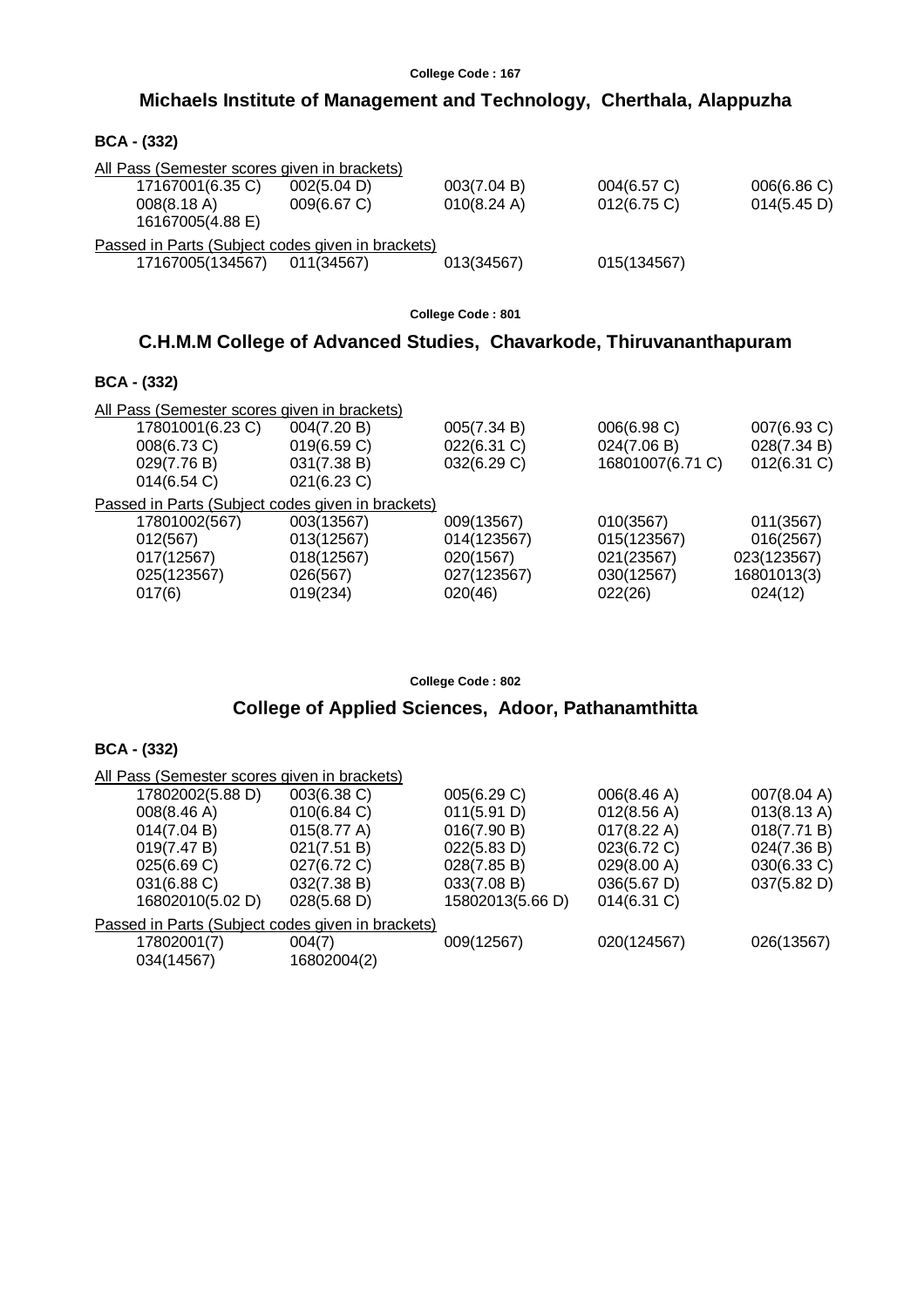## **College of Applied Sciences, Mavelikkara, Alappuzha**

**BCA - (332)**

| All Pass (Semester scores given in brackets)      |             |             |                       |             |
|---------------------------------------------------|-------------|-------------|-----------------------|-------------|
| 17803004(7.29 B)                                  | 007(6.77 C) | 008(7.33 B) | 009(7.36 B)           | 013(6.75)   |
| 014(6.20 C)                                       | 015(7.32 B) | 016(7.89 B) | $017(8.63 \text{ A})$ | 019(7.90 B) |
| 023(7.66 B)                                       | 024(6.15)   | 025(6.95 C) | 027(7.16 B)           | 030(7.38 B) |
| 031(7.48 B)                                       |             |             |                       |             |
| Passed in Parts (Subject codes given in brackets) |             |             |                       |             |
| 17803001(3457)                                    | 003(13457)  | 006(1457)   | 010(134567)           | 021(123457) |
| 022(123457)                                       | 028(134567) | 029(14567)  | 032(13567)            |             |
|                                                   |             |             |                       |             |

**College Code : 805**

## **K.V.V.S College of Science and Technology, Adoor, Pathanamthitta**

### **BCA - (332)**

| All Pass (Semester scores given in brackets)      |             |             |             |                  |
|---------------------------------------------------|-------------|-------------|-------------|------------------|
| 17805001(7.53 B)                                  | 005(6.87 C) | 007(6.64 C) | 008(6.73 C) | 019(6.66 C)      |
| $020(6.23)$ C)                                    | 024(6.08)   | 026(6.63 C) | 030(7.01 B) | 16805017(6.51 C) |
| 15805011(5.72 D)                                  | 027(5.87 D) |             |             |                  |
| Passed in Parts (Subject codes given in brackets) |             |             |             |                  |
| 17805002(57)                                      | 003(57)     | 004(57)     | 006(12567)  | 009(57)          |
| 010(57)                                           | 012(57)     | 014(57)     | 015(57)     | 016(567)         |
| 017(1)                                            | 018(2567)   | 021(567)    | 022(23567)  | 023(3567)        |
| 025(23567)                                        | 028(34567)  | 029(3567)   | 031(567)    | 16805008(57)     |
| 022(2)                                            |             |             |             |                  |
|                                                   |             |             |             |                  |

**College Code : 807**

### **National College, Ambalathara, Thiruvananthapuram**

### **BCA - (332)**

| All Pass (Semester scores given in brackets)      |             |                  |                  |             |
|---------------------------------------------------|-------------|------------------|------------------|-------------|
| 17807003(7.46 B)                                  | 004(7.08 B) | 006(7.19 B)      | 008(8.15 A)      | 009(7.70 B) |
| 015(7.57 B)                                       | 017(7.67 B) | 029(6.70 C)      | 032(8.14 A)      | 034(6.00 C) |
| 035(7.86 B)                                       | 036(7.56 B) | 16807024(7.44 B) | 15807018(5.67 D) |             |
| Passed in Parts (Subject codes given in brackets) |             |                  |                  |             |
| 17807001(123567)                                  | 005(123567) | 007(123567)      | 010(123567)      | 011(13567)  |
| 013(123567)                                       | 014(567)    | 016(1357)        | 019(12357)       | 020(1567)   |
| 021(13567)                                        | 023(13567)  | 024(123567)      | 025(123567)      | 026(123567) |
| 027(123567)                                       | 028(5)      | 030(57)          | 031(57)          | 033(15)     |
| 16807005(567)                                     | 018(23)     | 028(5)           | 029(2)           | 031(23)     |
| <b>Result Announced Later - CE</b>                |             |                  |                  |             |

17807002()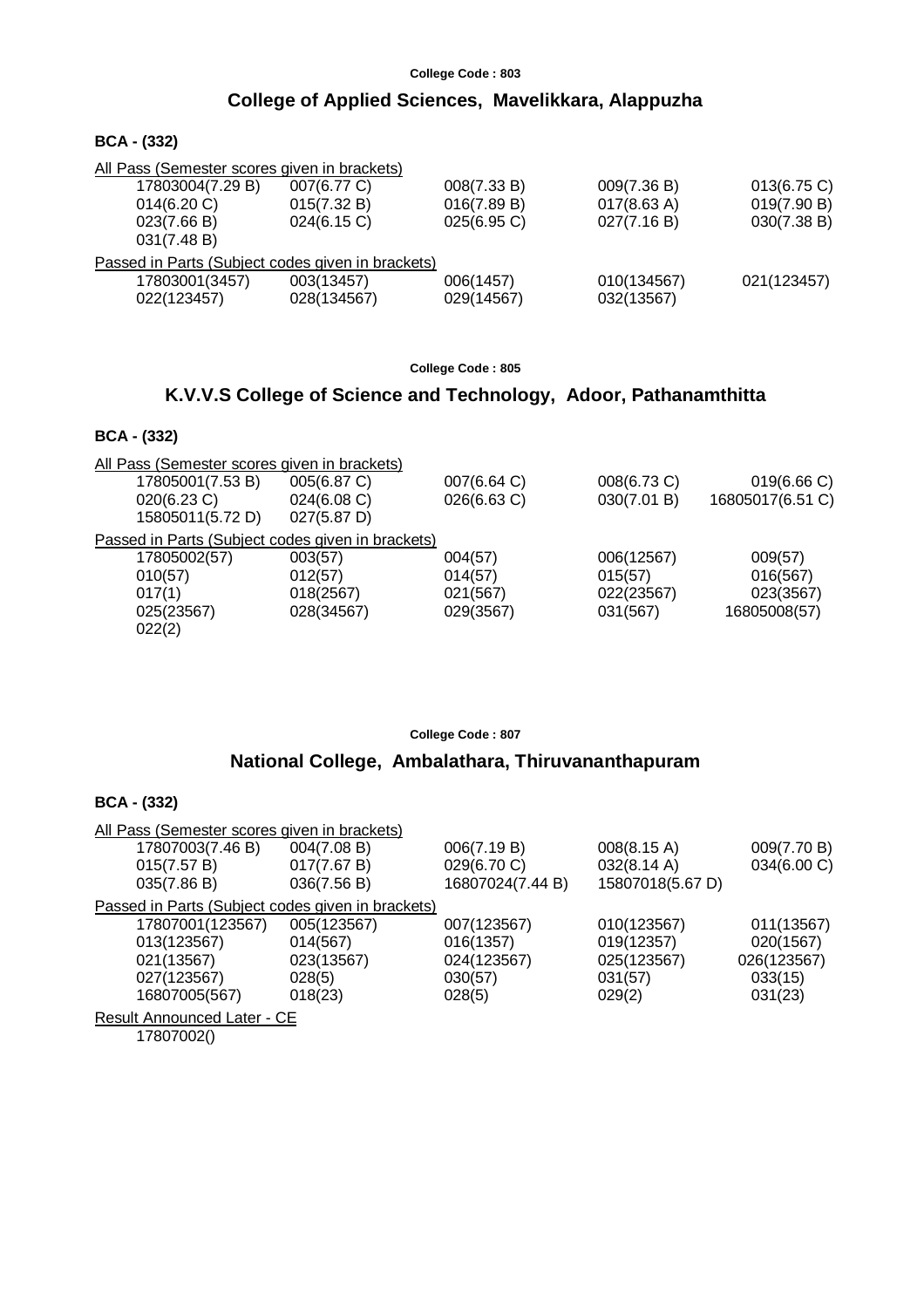# **Sree Vidyadhiraja Arts and Science College, Karunagappally, Kollam**

| <b>BCA - (332)</b> |  |
|--------------------|--|
|--------------------|--|

| All Pass (Semester scores given in brackets)<br>17809001(5.93 D)<br>008(5.96 D)<br>019(6.80 C)<br>16809027(5.66 D)                                                                                                                                                                     | 002(6.94 C)<br>011(7.01 B)<br>024(6.83 C)                                                           | 003(6.32 C)<br>013(7.05 B)<br>031(7.31 B)                                                             | 004(6.36 C)<br>014(7.63 B)<br>032(6.57 C)                                                              | 007(7.71 B)<br>017(6.78 C)<br>033(7.16 B)                                                   |
|----------------------------------------------------------------------------------------------------------------------------------------------------------------------------------------------------------------------------------------------------------------------------------------|-----------------------------------------------------------------------------------------------------|-------------------------------------------------------------------------------------------------------|--------------------------------------------------------------------------------------------------------|---------------------------------------------------------------------------------------------|
| Passed in Parts (Subject codes given in brackets)<br>17809005(134567)<br>015(134567)<br>023(134567)<br>029(134567)<br>032(2)                                                                                                                                                           | 006(3567)<br>018(34567)<br>025(3567)<br>034(1567)<br>15809002(36)                                   | 009(57)<br>020(134567)<br>026(134567)<br>16809008(3)                                                  | 010(134567)<br>021(13567)<br>027(134567)<br>017(1)                                                     | 012(3567)<br>022(134567)<br>028(34567)<br>018(1)                                            |
|                                                                                                                                                                                                                                                                                        |                                                                                                     | College Code: 812                                                                                     |                                                                                                        |                                                                                             |
|                                                                                                                                                                                                                                                                                        | Naipunya School of Management, Cherthala, Alappuzha                                                 |                                                                                                       |                                                                                                        |                                                                                             |
| <b>BCA - (332)</b>                                                                                                                                                                                                                                                                     |                                                                                                     |                                                                                                       |                                                                                                        |                                                                                             |
| All Pass (Semester scores given in brackets)<br>17812001(7.40 B)<br>006(5.74 D)<br>011(5.94 D)<br>016(5.68 D)<br>022(6.80 C)<br>029(7.32 B)<br>15812013(5.56 D)<br>Passed in Parts (Subject codes given in brackets)<br>17812024(14567)<br><b>Result Announced Later</b><br>17812017() | 002(7.02 B)<br>007(8.16 A)<br>012(6.28)<br>018(5.86 D)<br>023(6.79 C)<br>030(7.51 B)<br>026(123567) | 003(6.90 C)<br>008(8.41 A)<br>013(5.71 D)<br>019(6.90 C)<br>025(7.20 B)<br>031(8.24 A)<br>032(123567) | 004(6.33 C)<br>009(6.88 C)<br>014(7.92 B)<br>020(7.50 B)<br>027(6.17 C)<br>033(5.48 D)<br>16812008(24) | 005(6.97 C)<br>010(6.32 C)<br>015(6.20 C)<br>021(5.72 D)<br>028(5.62 D)<br>16812030(5.77 D) |
|                                                                                                                                                                                                                                                                                        |                                                                                                     | College Code: 814                                                                                     |                                                                                                        |                                                                                             |
|                                                                                                                                                                                                                                                                                        | PMSA Pookoya Thangal Arts and Science College, Kadakkal, Kollam                                     |                                                                                                       |                                                                                                        |                                                                                             |
| <b>BCA - (332)</b>                                                                                                                                                                                                                                                                     |                                                                                                     |                                                                                                       |                                                                                                        |                                                                                             |
| All Pass (Semester scores given in brackets)<br>17814002(5.68 D)<br>Passed in Parts (Subject codes given in brackets)                                                                                                                                                                  | 003(7.25 B)                                                                                         | 004(6.44 C)                                                                                           | 005(7.51 B)                                                                                            | 006(8.29 A)                                                                                 |
| 17814007(124567)                                                                                                                                                                                                                                                                       |                                                                                                     |                                                                                                       |                                                                                                        |                                                                                             |

**College Code : 815**

# **Sree Narayana College of Technology, Vadakkevila, Kollam**

| <b>BCA - (332)</b>                                                                                                           |                                                                    |                                                          |                                                          |                                                          |
|------------------------------------------------------------------------------------------------------------------------------|--------------------------------------------------------------------|----------------------------------------------------------|----------------------------------------------------------|----------------------------------------------------------|
| All Pass (Semester scores given in brackets)<br>17815001(6.25 C)<br>010(7.03 B)<br>017(5.80 D)<br>025(5.29 D)<br>030(6.64 C) | 003(6.93 C)<br>011(8.03 A)<br>$018(5.64 \text{ D})$<br>026(6.20 C) | 006(7.04 B)<br>013(5.12 D)<br>019(6.45 C)<br>027(7.33 B) | 007(8.36 A)<br>015(7.66 B)<br>020(6.62 C)<br>028(6.03 C) | 009(6.80 C)<br>016(5.67 D)<br>022(8.20 A)<br>029(7.98 B) |
| Passed in Parts (Subject codes given in brackets)<br>17815002(3567)<br>014(4567)<br>028(3)                                   | 004(23567)<br>023(24567)                                           | 005(23567)<br>16815004(13)                               | 008(57)<br>007(26)                                       | 012(567)<br>018(6)                                       |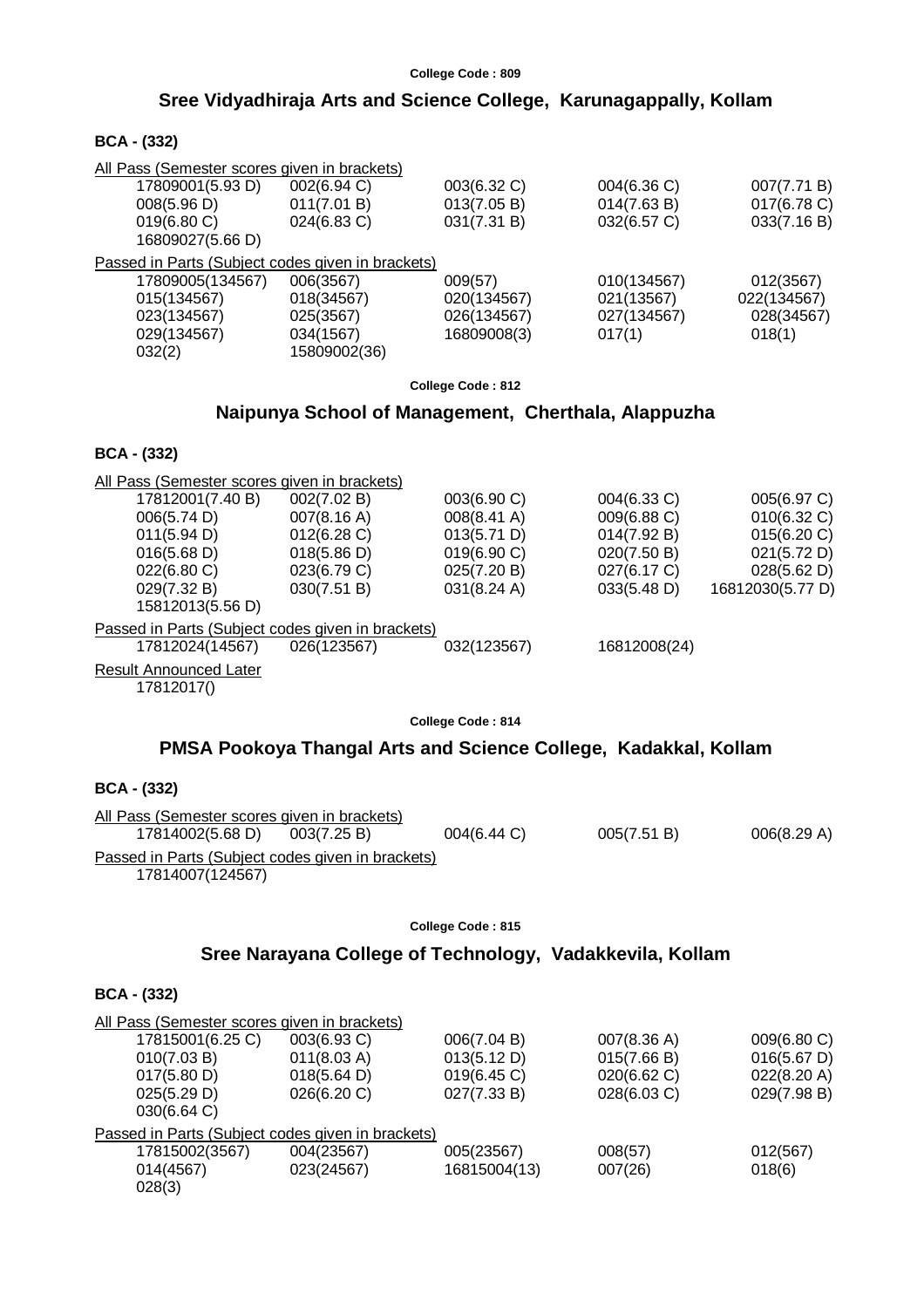## **Sree Narayana Guru Memorial Arts & Science College, Thuravoor, Alappuzha**

| <b>BCA - (332)</b> |  |
|--------------------|--|
|--------------------|--|

| All Pass (Semester scores given in brackets) |                                                   |                  |             |             |
|----------------------------------------------|---------------------------------------------------|------------------|-------------|-------------|
| 17822001(6.28 C)                             | $003(6.32)$ C)                                    | 005(6.32 C)      | 006(6.12 C) | 009(6.36 C) |
| $011(6.48)$ C)                               | 012(6.36)                                         | 16822013(6.28 C) |             |             |
|                                              | Passed in Parts (Subject codes given in brackets) |                  |             |             |
| 17822002(1567)                               | 007(3567)                                         | 008(13567)       | 013(123567) | 015(13567)  |
|                                              |                                                   |                  |             |             |

**College Code : 825**

## **Christ Nagar College, Maranalloor, Thiruvananthapuram**

#### **BCA - (332)**

| All Pass (Semester scores given in brackets)      |             |             |                       |                  |  |  |  |
|---------------------------------------------------|-------------|-------------|-----------------------|------------------|--|--|--|
| 17825001(8.53 A)                                  | 002(7.56 B) | 006(6.10 C) | 009(6.33 C)           | 010(6.04 C)      |  |  |  |
| 011(6.36 C)                                       | 012(7.03 B) | 013(6.39 C) | 014(7.85 B)           | 015(7.00 B)      |  |  |  |
| 016(6.69 C)                                       | 017(6.78 C) | 018(7.89 B) | $019(8.11 \text{ A})$ | 020(7.79 B)      |  |  |  |
| 021(8.00 A)                                       | 022(6.11 C) | 023(6.40 C) | 024(6.87 C)           | 025(6.62 C)      |  |  |  |
| $027(8.56 \text{ A})$                             | 028(6.06)   | 029(7.50 B) | 030(7.70 B)           | 031(7.28 B)      |  |  |  |
| 032(6.09 C)                                       | 033(7.13 B) | 034(5.71 D) | 035(6.93 C)           | 036(7.59 B)      |  |  |  |
| 037(6.93 C)                                       | 038(6.93 C) | 039(5.89 D) | 041(7.93 B)           | 042(7.37 B)      |  |  |  |
| 043(8.01 A)                                       | 044(6.62 C) | 045(6.51 C) | 046(6.49 C)           | 047(7.60 B)      |  |  |  |
| $048(8.11 \text{ A})$                             | 049(7.34 B) | 050(6.04 C) | 051(6.18 C)           | 16825012(4.85 E) |  |  |  |
| 019(6.48 C)                                       | 020(4.46)   | 035(5.21 D) | 038(5.72 D)           | 039(5.25 D)      |  |  |  |
| 045(6.41 C)                                       |             |             |                       |                  |  |  |  |
| Passed in Parts (Subject codes given in brackets) |             |             |                       |                  |  |  |  |
| 17825003(12567)                                   | 004(13567)  | 007(1567)   | 008(123567)           | 026(123567)      |  |  |  |
| 16825027(2)                                       | 031(7)      |             |                       |                  |  |  |  |

**College Code : 826**

## **Vigyaan College of Applied Sciences, Kattakada, Thiruvananthapuram**

| 008(7.63 B)                                       |  |  |  |  |  |  |
|---------------------------------------------------|--|--|--|--|--|--|
| 017(6.94 C)                                       |  |  |  |  |  |  |
| 021(5.75 D)                                       |  |  |  |  |  |  |
|                                                   |  |  |  |  |  |  |
| Passed in Parts (Subject codes given in brackets) |  |  |  |  |  |  |
|                                                   |  |  |  |  |  |  |
|                                                   |  |  |  |  |  |  |
|                                                   |  |  |  |  |  |  |
|                                                   |  |  |  |  |  |  |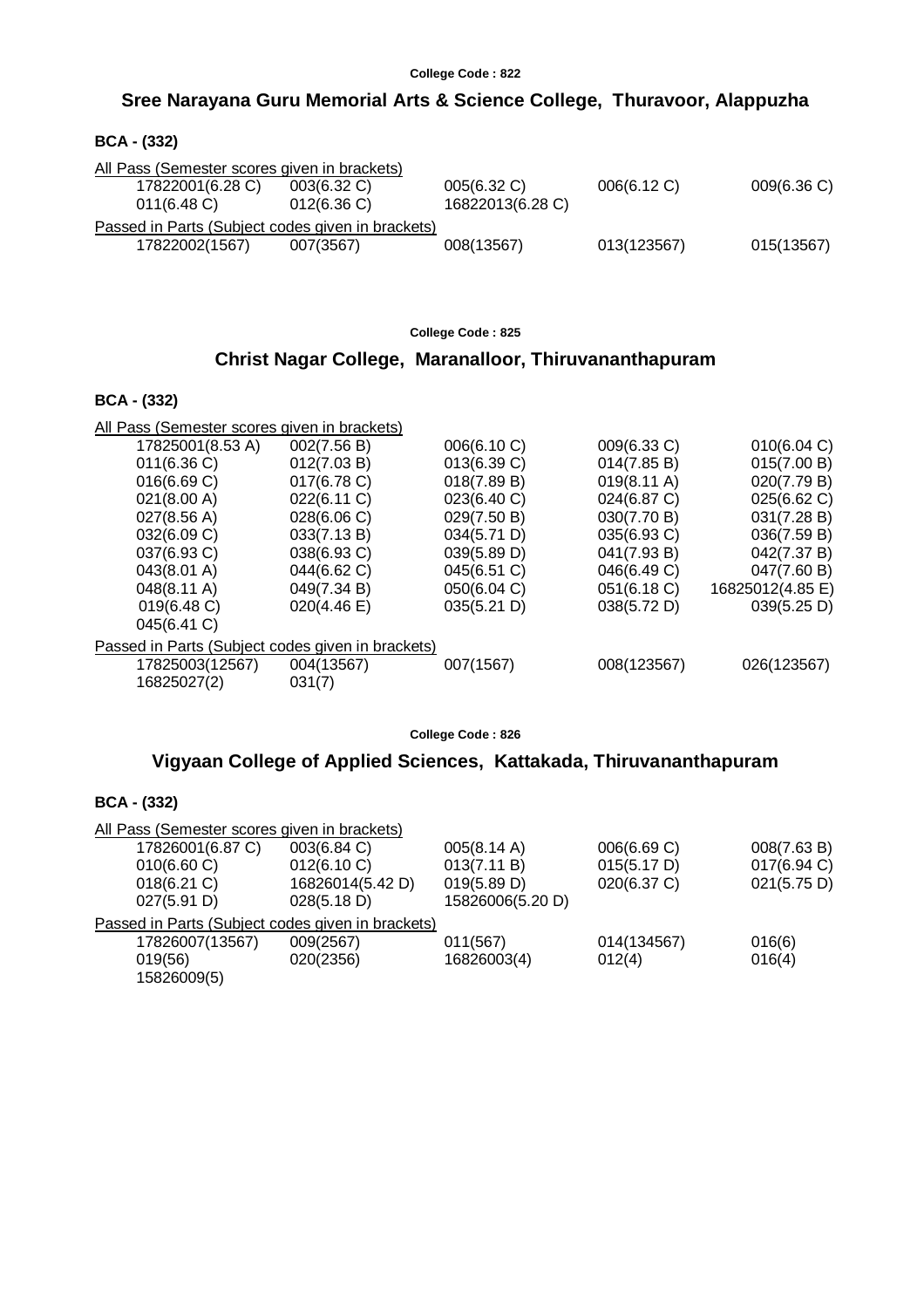## **College of Applied Science, Karthikappally, Alappuzha**

#### **BCA - (332)**

| All Pass (Semester scores given in brackets) |             |                                                   |             |
|----------------------------------------------|-------------|---------------------------------------------------|-------------|
| 011(7.23 B)                                  | 015(7.06 B) | 030(6.66 C)                                       | 039(7.83 B) |
| 16827017(7.23 B)                             | 029(5.88 D) | 15827007(4.94 E)                                  |             |
|                                              |             |                                                   |             |
| 005(57)                                      | 006(23567)  | 007(37)                                           | 008(357)    |
| 012(57)                                      | 013(357)    | 014(12357)                                        | 016(357)    |
| 018(357)                                     | 019(3567)   | 020(234567)                                       | 021(57)     |
| 024(57)                                      | 026(56)     | 028(234567)                                       | 031(57)     |
| 034(2357)                                    | 035(57)     | 037(4567)                                         | 038(57)     |
| 15827015(3)                                  |             |                                                   |             |
|                                              |             | Passed in Parts (Subject codes given in brackets) |             |

**College Code : 895**

# **College of Applied Science, Perissery, Alappuzha**

### **BCA - (332)**

| All Pass (Semester scores given in brackets)      |             |                |                  |             |
|---------------------------------------------------|-------------|----------------|------------------|-------------|
| 17895002(6.59 C)                                  | 005(7.69 B) | 007(8.46 A)    | 012(6.52 C)      | 015(7.39 B) |
| 018(7.33 B)                                       | 020(7.61 B) | 021(6.46)      | 025(6.71 C)      | 027(7.70 B) |
| 029(5.87 D)                                       | 030(7.32 B) | 032(6.58 C)    | 16895007(5.56 D) | 016(6.10 C) |
| 15895011(7.26 B)                                  | 013(7.16 B) | $015(6.95)$ C) |                  |             |
| Passed in Parts (Subject codes given in brackets) |             |                |                  |             |
| 17895001(134567)                                  | 004(34567)  | 006(134567)    | 008(34567)       | 009(3567)   |
| 010(134567)                                       | 011(34567)  | 014(134567)    | 016(3457)        | 017(23567)  |
| 022(7)                                            | 023(234567) | 024(3567)      | 026(357)         | 028(134567) |
| 031(13567)                                        | 16895019(6) | 15895003(1)    | 009(2)           | 014(2)      |
|                                                   |             |                |                  |             |

**College Code : 959**

## **UIT, Kottarakkara, Kollam**

| All Pass (Semester scores given in brackets)      |             |              |             |             |  |  |  |
|---------------------------------------------------|-------------|--------------|-------------|-------------|--|--|--|
| 17959004(6.96 C)                                  | 005(6.35 C) | 006(7.67 B)  | 010(6.45)   | 011(7.52 B) |  |  |  |
| 012(7.06 B)                                       | 014(7.57 B) | 015(6.98 C)  | 016(6.91)   | 017(6.40 C) |  |  |  |
| 018(7.29 B)                                       | 019(6.87 C) | 020(6.10 C)  | 021(7.15 B) | 022(6.83 C) |  |  |  |
| 024(6.65 C)                                       | 027(6.43 C) | 029(7.40 B)  | 031(6.84 C) | 034(6.89 C) |  |  |  |
| 16959037(6.45 C)                                  |             |              |             |             |  |  |  |
| Passed in Parts (Subject codes given in brackets) |             |              |             |             |  |  |  |
| 17959001(3567)                                    | 002(23567)  | 003(234567)  | 007(23567)  | 013(123567) |  |  |  |
| 023(357)                                          | 026(123457) | 028(234567)  | 030(57)     | 032(57)     |  |  |  |
| 033(14567)                                        | 035(123567) | 16959034(13) |             |             |  |  |  |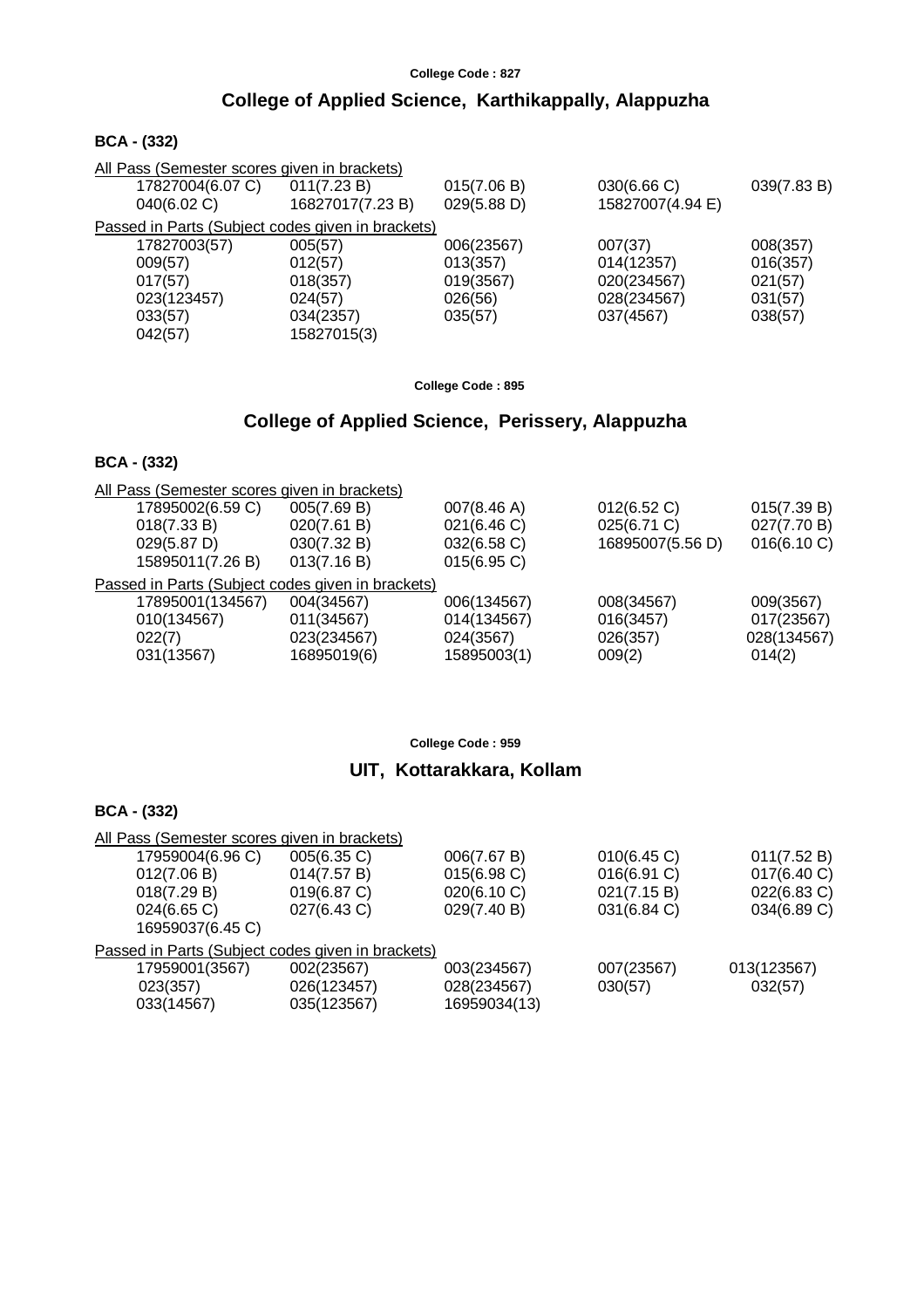## **UIT, Karuvatta, Kollam**

#### **BCA - (332)**

| All Pass (Semester scores given in brackets) |                                                   |             |                  |             |  |  |  |
|----------------------------------------------|---------------------------------------------------|-------------|------------------|-------------|--|--|--|
| 17960003(5.78 D)                             | $004(6.94)$ C)                                    | 005(5.88 D) | 007(6.26)        | 008(6.42 C) |  |  |  |
| 011(5.83 D)                                  | 020(7.29 B)                                       | 021(6.55 C) | 14960005(4.67 E) |             |  |  |  |
|                                              | Passed in Parts (Subject codes given in brackets) |             |                  |             |  |  |  |
| 17960001(2357)                               | 002(34567)                                        | 010(123567) | 012(3)           | 013(123567) |  |  |  |
| 015(23567)                                   | 022(234567)                                       | 023(3567)   | 16960002(135)    | 017(4)      |  |  |  |

**College Code : 963**

## **UIT, Mukhathala, Kollam**

### **BCA - (332)**

| All Pass (Semester scores given in brackets) |                                                   |             |                  |                  |
|----------------------------------------------|---------------------------------------------------|-------------|------------------|------------------|
| 17963003(6.92 C)                             | 004(5.85 D)                                       | 005(6.11 C) | 008(6.67 C)      | 009(6.97 C)      |
| $010(6.51)$ C)                               | 013(5.49 D)                                       | 014(6.02 C) | 016(5.91 D)      | 018(6.01 C)      |
| 019(6.15 C)                                  | 020(7.04 B)                                       | 022(6.37 C) | 023(6.24 C)      | 024(6.85 C)      |
| 025(6.85 C)                                  | 027(6.89 C)                                       | 028(5.93 D) | 029(5.76 D)      | 031(6.56 C)      |
| 032(6.48 C)                                  | 16963011(4.53 E)                                  | 016(6.24 C) | 023(5.62 D)      | 028(5.16 D)      |
| 029(5.18 D)                                  | $034(4.61 \text{ E})$                             | 036(4.73 E) | 15963021(5.06 D) | 14963001(5.52 D) |
| 010(5.63 D)                                  | 028(5.77 D)                                       |             |                  |                  |
|                                              | Passed in Parts (Subject codes given in brackets) |             |                  |                  |
| 17963001(134567)                             | 007(1457)                                         | 011(57)     | 012(13567)       | 015(37)          |
| 017(123457)                                  | 021(357)                                          | 030(134567) | 16963002(26)     | 003(12)          |
| 009(36)                                      | 026(3)                                            | 15963003(1) |                  |                  |
|                                              |                                                   |             |                  |                  |

**College Code : 965**

## **UIT, Mannady, Pathanamthitta**

| All Pass (Semester scores given in brackets)      |             |             |             |             |
|---------------------------------------------------|-------------|-------------|-------------|-------------|
| 17965001(7.00 B)                                  | 003(6.59 C) | 004(7.75 B) | 008(6.28 C) |             |
| 16965003(5.95 D)                                  | 005(5.50 D) | 006(5.48 D) |             |             |
| Passed in Parts (Subject codes given in brackets) |             |             |             |             |
| 17965002(123567)                                  | 005(123567) | 006(12357)  | 007(123567) | 010(123567) |
| 011(12357)                                        | 012(123567) | 013(127)    | 014(1257)   | 16965002(2) |
| 018(4)                                            |             |             |             |             |